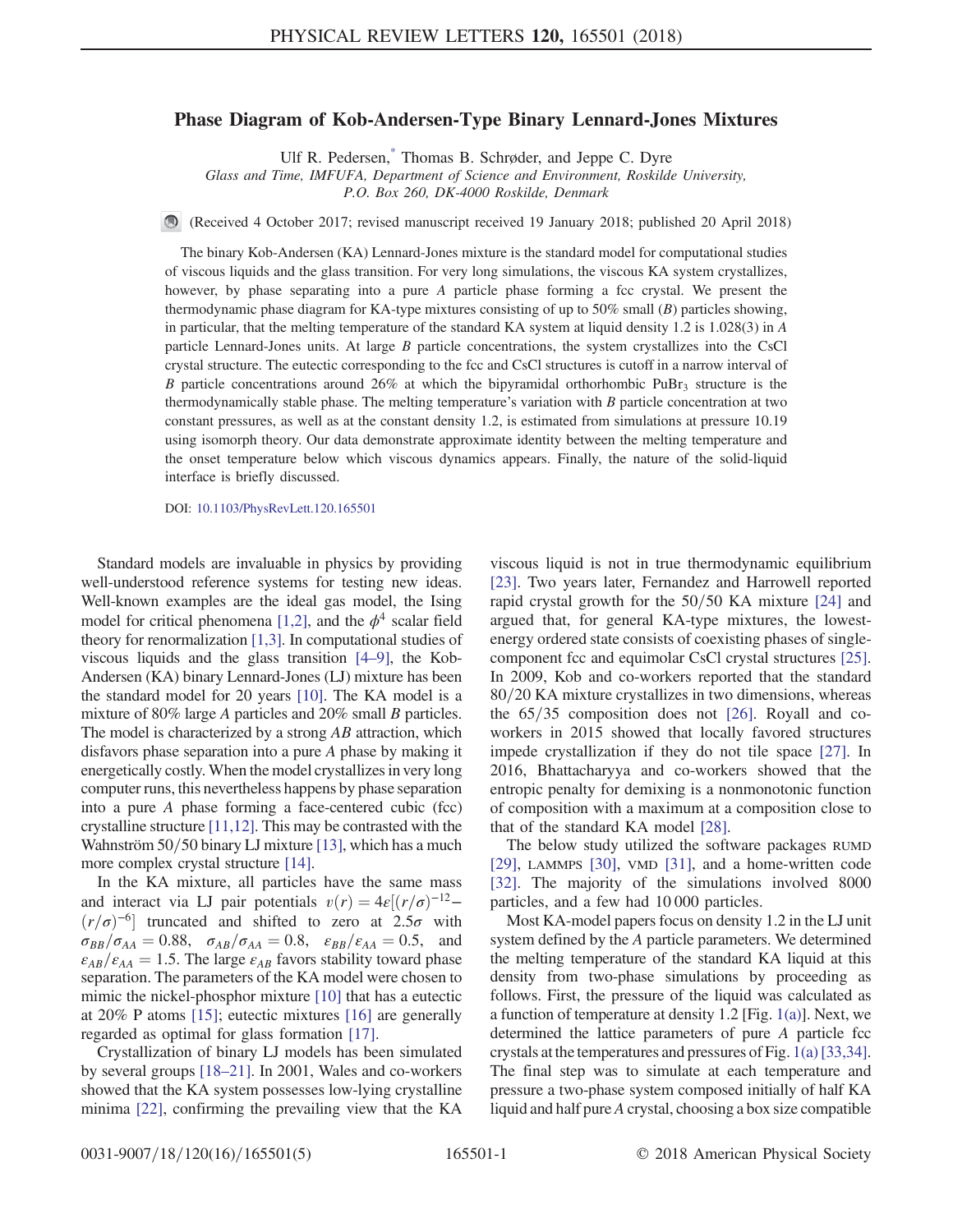<span id="page-1-0"></span>

FIG. 1. Determining the standard KA system's melting temperature and pressure when the liquid at coexistence has density 1.2. (a) The pressure of the KA liquid at density 1.2 as a function of temperature. (b) The fraction of  $B$  particles in the liquid phase of an equilibrated two-phase simulation at this pressure. The melting temperature of the density 1.2 KA liquid is seen to be given by  $T_m = 1.028(3)$  at pressure  $p = 10.19(3)$ .

with the determined lattice constant and using a "longitudinal" barostat, ensuring constant pressure perpendicular to the crystal-liquid interface. Over time, the pure A crystal either grows or shrinks, which changes the ratio of  $A$  to  $B$  particles in the liquid phase. When equilibrium has been reached, the temperature is the melting temperature

<span id="page-1-1"></span>

FIG. 2. (Upper) Snapshot of a two-phase simulation in a periodic box at the coexistence temperature 1.028 and pressure  $p = 10.19$  (A particle LJ units). A particles are gray and B particles are red. The density of the liquid phase is 1.2. (Lower) Overall density (black dotted line) and B particle density (red line) along the  $z$  direction. The fraction of  $B$  particles in the liquid phase is  $0.24/1.20 = 20\%$ .

of that particular liquid composition [\[35\]](#page-4-23). Figure [1\(b\)](#page-1-0) shows the fraction of  $B$  particles where the abscissa is the melting temperature at the pressure identified in Fig. [1\(a\)](#page-1-0). For the standard 80/20 KA system, we see that, at pressure  $p =$  $10.19(3)$  and liquid-phase density 1.2, freezing occurs at the temperature 1.028(3).

Figure [2](#page-1-1) shows a snapshot of the two-phase equilibrium KA system at  $T = 1.028$  and  $p = 10.19$ . A few B particles (red) have diffused into the pure A crystal, which is to be expected given the relatively high temperature. The lower panel shows the density of B particles (red) and of all particles (black), confirming that the liquid phase has density 1.2 and contains 20% B particles.

Having determined the pressure of the state point at which the KA liquid at freezing has density 1.2, we proceed to establish the composition-temperature phase diagram at this pressure (Fig. [3\)](#page-1-2). The phase diagram was arrived at by the above method in which the solid-liquid interface is "pinned" due to the composition constraint in the liquid.

<span id="page-1-2"></span>

FIG. 3. Phase diagram of KA-type mixtures at pressure  $p = 10.19$ , where  $\chi_B$  is the fraction of B particles in the equilibrium liquid phase. The solid blue line shows the melting temperature of the pure A particle fcc crystal, the solid red line shows the melting temperature of the CsCl structure, and the short solid purple line shows the melting temperature of the  $P \cup Br_3$ structure. Orange symbols give the melting temperature of other, less stable structures at selected compositions (see text). The two dashed black lines are isodiffusional lines. The green crosses show the temperature  $T_{\text{min}}$  of minimum crystallization time for a given  $\chi_B$ ; the colored regions are where rapid crystallization occurs, defined by  $t^* < 2 \times 10^5$  for 8000 particles. (Upper) Minimum crystallization time. Extrapolations based on third-order polynomials (red dashed lines) suggest that the best glass former is at a higher *B* particle composition than the eutectic.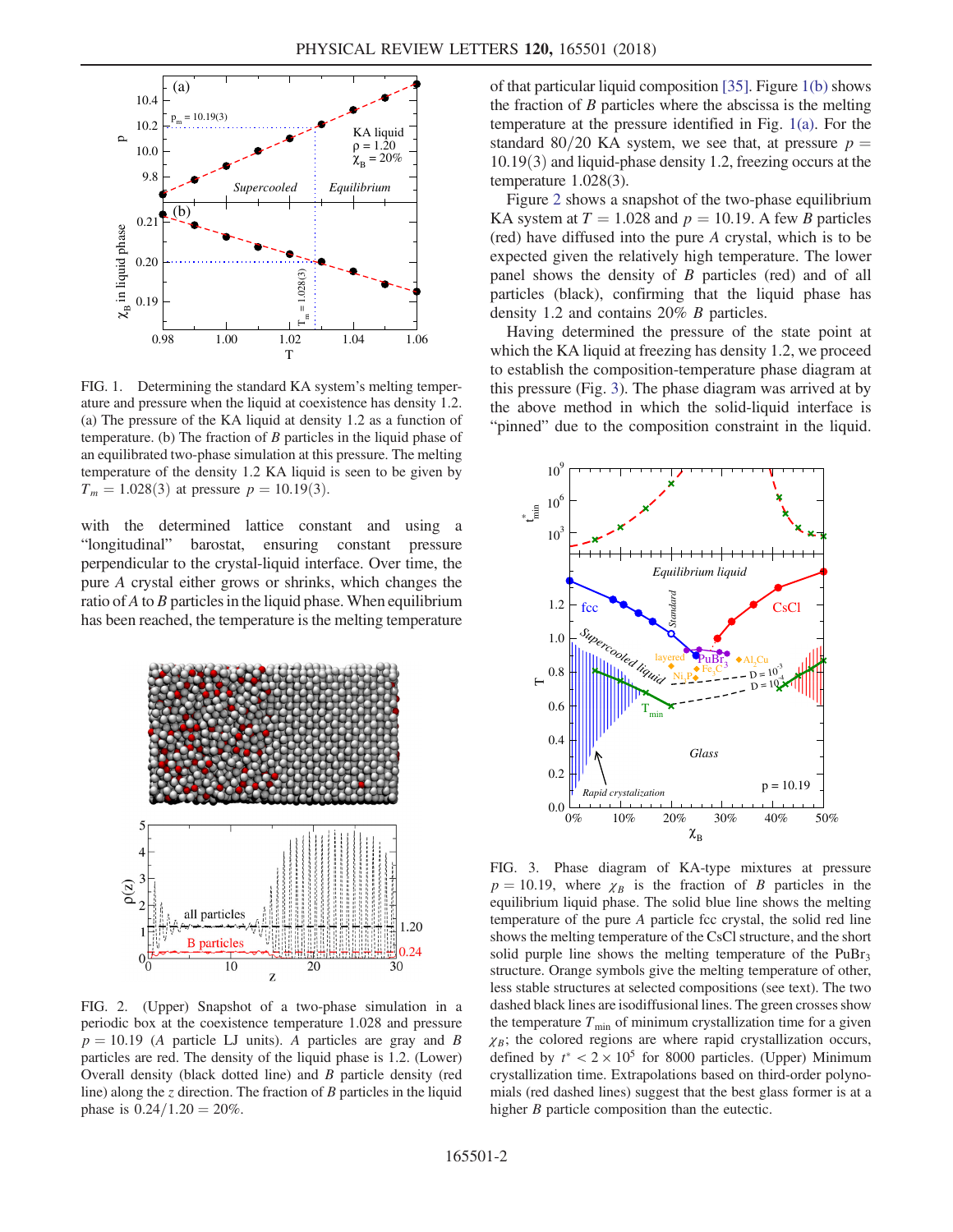<span id="page-2-0"></span>TABLE I. State point data for the liquid in coexistence with different crystalline states at pressure  $p = 10.19$  at the specified B particle concentrations in the liquid phase (A particle LJ units). Crystal structures are identified by prototype, Hermann-Mauguin space group, and International Union of Crystallography number.  $T_m$  is the melting temperature,  $\rho_s$  and  $\rho_l$  are the solid and liquid densities,  $u_s$  and  $u_l$ are the average potential energies per particle of the solid and liquid phases,  $\Delta S$  is the constant-pressure entropy of fusion calculated from the parameters and the phase-equilibrium condition  $\Delta G = 0$ .

|                   |                       | $\chi_B^{\rm liquid}$ | $\mathbf{I}_{m}$ |        | $\rho_I$ | $u_{s}$   | $u_1$     | $\Delta S$ |
|-------------------|-----------------------|-----------------------|------------------|--------|----------|-----------|-----------|------------|
| fcc               | [Fm3m; 225]           | $0\%$                 | 1.341(4)         | 1.0535 | 0.9796   | $-3.6460$ | $-2.7971$ | 1.177      |
| PuBr <sub>3</sub> | [ $Cmcm$ ; 63]        | $25.5\%$              | 0.935(8)         | 1.3515 | 1.2712   | $-7.1192$ | $-6.3170$ | 1.367      |
| Fe <sub>3</sub> C | [Pnma; 62]            | 25.0%                 | 0.820(8)         | 1.3501 | 1.2950   | $-7.1446$ | $-6.5360$ | 1.134      |
| Ni <sub>3</sub> P | [I4; 82]              | 24.8%                 | 0.767(6)         | 1.3582 | 1.2878   | $-7.0759$ | $-6.6409$ | 1.102      |
| $Al_2Cu$          | [I4/mcm; 140]         | 33.4%                 | 0.875(8)         | 1.4256 | 1.2858   | $-7.1720$ | $-6.9785$ | 1.109      |
| CsCl              | [ $Pm\bar{3}m$ ; 221] | 49.4%                 | 1.394(4)         | 1.6427 | 1.4392   | $-7.5850$ | $-5.9561$ | 1.798      |

When the liquid has the same composition as the crystal, this constraint is absent, however, in which case we used the interface-pinning method [\[36\]](#page-4-24).

At small *B* particle concentrations, the solid phase is a pure A-phase fcc crystal. Upon increasing the B particle concentration, at some point the system crystallizes instead into the  $50/50$  CsCl structure of two interpenetrating cubic lattices of A and B particles  $[24,28]$ . The eutectic of these two crystal phases is located around 26% B particles, but interestingly there is a narrow region around the eutectic in which the bipyramidal orthorhombic  $P \cup Br_3$  structure based on triangular prisms is the thermodynamically stable phase. We also studied the  $Al<sub>2</sub>Cu$ , Fe<sub>3</sub>C, and Ni<sub>3</sub>P structures shown by Fernández and Harrowell to be of low energy at  $T = 0$  and  $p = 0$  [\[37\]](#page-4-25), but found that their melting temperatures are all lower (compare Fig. [3](#page-1-2) and Table [I\)](#page-2-0). In Fig. [3](#page-1-2), "layered" denotes a structure of alternating layers of CsCl and pure A particle fcc crystals, which is known to have low energy at  $T = 0$  [\[22,24\].](#page-4-11)

To investigate the dynamics of crystallization, we utilized the following protocol for a range of compositions and temperatures ( $p = 10.19$ ): First, one equilibrates up to ten liquid configurations at the coexistence temperature. Subsequently, the temperature is changed to the desired value and one computes the crystallization time  $t^*$ , defined as the average time at which 10% of the particles are in a crystalline environment (monitored by the crystal order parameter defined as the absolute value of the density's Fourier transform at the fundamental lattice k vector [\[38\]](#page-4-26)). The blue and red areas in Fig. [3](#page-1-2) are regions with rapid crystallization. As expected, the spontaneously formed crystals are fcc for  $0\%$ -15% B's and CsCl for 41%– 50% B's. The green crosses show for each composition the temperature  $T_{\text{min}}$  at which the crystallization time is at a minimum,  $t_{\min}^*$ . The upper panel shows  $t_{\min}^*$ .

The melting line in Fig. [3](#page-1-2) is for  $p = 10.19$ , the pressure at which the coexisting liquid for the standard  $80/20$  KA system has density 1.2. The melting temperature's variation with *B* particle concentration at other pressures or at constant liquid-phase density may be estimated from the  $p = 10.19$  results from the fact that the melting line to a good approximation follows a liquid isomorph [\[8,39\]](#page-4-27). The estimate, which makes use of the fact that LJ-type systems are R-simple, i.e., have strong virial potentialenergy correlations [\[40](#page-4-28)–42], works as follows. For any mixture of LJ particles, if the melting temperature at liquid density  $\rho_0$  is  $T_0$ , the melting temperature T at liquid density  $\rho$  is approximately given [\[43,44\]](#page-4-29) by

<span id="page-2-1"></span>
$$
T/T_0 = (\gamma_0/2 - 1)(\rho/\rho_0)^4 - (\gamma_0/2 - 2)(\rho/\rho_0)^2.
$$
 (1)

<span id="page-2-2"></span>

FIG. 4. Isomorph-theory estimated melting temperature as a function of B particle concentration at fixed liquid-phase density  $\rho = 1.2$  (triangles), as well as at pressures  $p = 0$  and  $p = 30$ (squares and diamonds). The circles connected by colored full lines are the results from Fig. [3,](#page-1-2) giving the reference states from which the open symbols are predicted. Red crosses are the actual melting temperatures. (Inset) Melting temperature  $T_m$  versus the onset temperatures  $T_0$  (not to be confused with the above isomorph reference temperature), identified by Coslovich and Pastore at which the A and B particle dynamics (black and red) change from Arrhenius to non-Arrhenius temperature dependence [\[45\]](#page-4-30). The four points shown represent different densities (pressures) of the standard  $80/20$  KA model.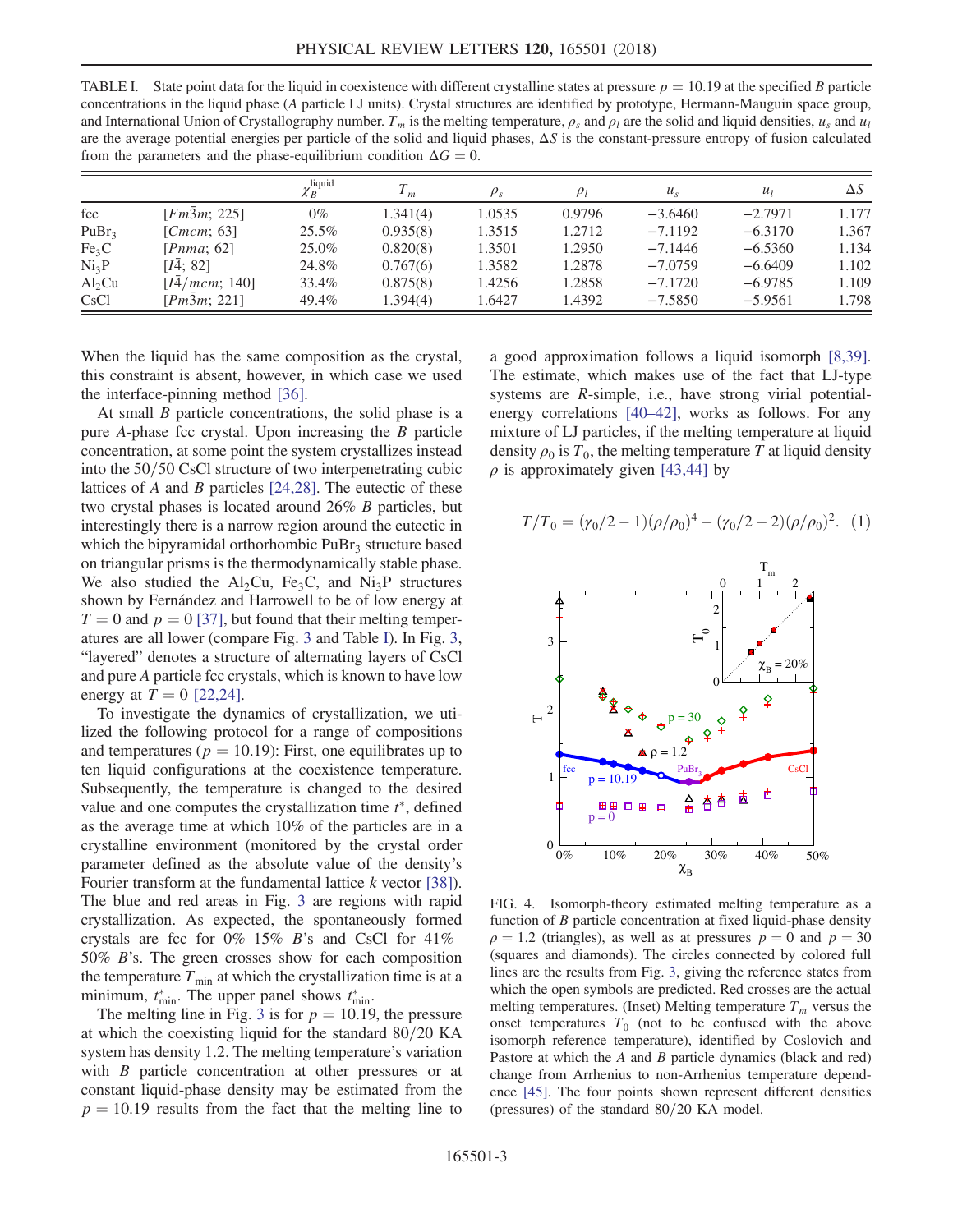<span id="page-3-0"></span>TABLE II. Thermodynamic quantities along the  $p = 10.19$ melting line used for estimating the melting temperatures at constant liquid-phase density, as well as at two other pressures (Fig. [4](#page-2-2)).

| $\chi_B$ | $T_{0}$ | $\rho_0$ | $\gamma_0$ | $u_0$    | $W_0$ |
|----------|---------|----------|------------|----------|-------|
| 0.000    | 1.341   | 0.980    | 5.16       | $-4.817$ | 9.056 |
| 0.085    | 1.230   | 1.062    | 5.15       | $-5.256$ | 8.372 |
| 0.106    | 1.200   | 1.084    | 5.11       | $-5.372$ | 8.204 |
| 0.135    | 1.150   | 1.117    | 5.12       | $-5.548$ | 7.971 |
| 0.163    | 1.100   | 1.151    | 5.10       | $-5.724$ | 7.752 |
| 0.200    | 1.028   | 1.200    | 5.11       | $-5.974$ | 7.444 |
| 0.255    | 0.935   | 1.278    | 5.10       | $-6.343$ | 7.042 |
| 0.291    | 1.000   | 1.305    | 5.13       | $-6.354$ | 6.808 |
| 0.319    | 1.100   | 1.316    | 5.18       | $-6.263$ | 6.641 |
| 0.362    | 1.200   | 1.343    | 5.18       | $-6.202$ | 6.384 |
| 0.410    | 1.300   | 1.375    | 5.19       | $-6.118$ | 6.115 |
| 0.494    | 1.395   | 1.439    | 5.21       | $-5.953$ | 5.691 |

Here  $\gamma_0$  is the density-scaling exponent at  $(\rho_0, T_0)$  computed from equilibrium, constant-density canonical-ensemble fluctuations via  $\gamma_0 = \langle \Delta U \Delta W \rangle / \langle (\Delta U)^2 \rangle$ , in which U is the potential energy and  $W$  is the virial  $[8]$ . At liquid density 1.2, the predictions based on Eq. [\(1\)](#page-2-1) are shown as triangles in Fig. [4](#page-2-2).

If one wishes to estimate from the  $p = 10.19$  results the melting temperature at other pressures, the following procedure is employed. Along a LJ isomorph, the pressure varies as  $p/\rho = k_B T + (2w_0 - 4u_0)(\rho/\rho_0)^4 - (w_0 - 4u_0) \times$  $(\rho/\rho_0)^2$ , in which w<sub>0</sub> and u<sub>0</sub> are the virial and potential energy per particle at the reference state point  $(\rho_0, T_0)$  [\[46\]](#page-4-31). Equation [\(1\)](#page-2-1) is inserted into this expression, resulting in  $p(\rho)/\rho = A(\rho/\rho_0)^4 - B(\rho/\rho_0)^2$ , in which  $A = k_B T_0(\gamma_0/\rho_0)$  $(2-1) + 2w_0 - 4u_0$  and  $B = k_BT_0(\gamma_0/2 - 2) + w_0 - 4u_0$ . This relation is inverted numerically and the melting temperature is estimated by inserting  $\rho(p)$  into Eq. [\(1\)](#page-2-1). The parameters used in the predictions are given in Table [II](#page-3-0).

The estimated melting temperature at  $p = 0$  and  $p = 30$ are shown in Fig. [4](#page-2-2) as open squares and diamonds, respectively. These compare reasonably well to the actual melting temperatures (crosses). At the standard  $80/20$ composition, the zero-pressure melting temperature is estimated to be 0.547(8). The actual melting temperature is 0.525(4), which is 4% below the estimate. The largest deviation from the isomorph-theory estimated melting temperatures are found for the CsCl structure. In this case, there is a four times larger difference between the liquid and crystal density-scaling exponents than for the A particle fcc crystal, implying that the melting line is less accurately represented as an isomorph [\[39\]](#page-4-32). We note that for singlecomponent systems, a more accurate melting-line theory exists based on a first-order Taylor expansion from the approximate melting isomorph [\[39\]](#page-4-32).

By fitting relaxation times for the standard  $80/20$  KA system to the frustration-limited-domain theory of the glass

<span id="page-3-1"></span>

FIG. 5. The crystal order parameter  $Q$  [\[36\]](#page-4-24) plotted as a function of time averaged over  $10<sup>3</sup>$  LJ time units. The blue crosses are from a fcc-liquid coexistence simulation at  $T = 1.028$ , and the red crosses are from a CsCl-liquid coexistence simulation at  $T = 1$ . These results indicate that the fcc interface is rough, whereas the CsCl interface is smooth and flat. The latter property impedes growth of the CsCl crystal. Particles with  $Q_6 > 0.25$  are highlighted in the inserted coexistence pictures, where  $Q_6$  is the rotational order parameter [\[38\].](#page-4-26)

transition [\[47\]](#page-4-33), Coslovich and Pastore determined the "onset temperature" below which the non-Arrhenius temperature dependence of the relaxation time initiates[\[45\]](#page-4-30). The inset of Fig. [4](#page-2-2) compares their data to the melting temperature at different pressures. There is good agreement, which tentatively confirms physical pictures of Sastry et al. [\[48,49\]](#page-4-34) and Yanagishima et al. [\[50\]](#page-4-35). Though the identity of onset and melting temperatures may not apply universally, this suggests that a class of liquids exists for which it applies.

The two main crystal structures have different formation dynamics. Figure [5](#page-3-1) shows how the crystal order parameter fluctuates at solid-liquid equilibrium. The coexisting fccliquid situation is more noisy than the CsCl-liquid case. We interpret the former as reflecting a rough interface, whereas in the latter case the interface is flat, i.e., grows layer by layer [\[51\]](#page-4-36). This is consistent with general findings [\[52\]](#page-4-37) since the melting entropy is larger in the latter case (Table [I\)](#page-2-0).

In summary, we have mapped out the phase diagram of KA-type binary LJ mixtures showing, in particular, that the standard  $80/20$  KA liquid at density 1.2 crystallizes at  $T = 1.028(3)$ . Our findings suggest that KA systems more stable against crystallization are those of 26%–30% B particles. This is consistent with recent results of Ingebrigtsen and co-workers, who have simulated the density 1.2 KA viscous liquid with 25% and 33.33% B particles for months on a GPU cluster without being able to crystallize these systems [\[53\].](#page-4-38)

This work was supported by the VILLUM Foundation's VKR-023455 and Matter (16515) grants.